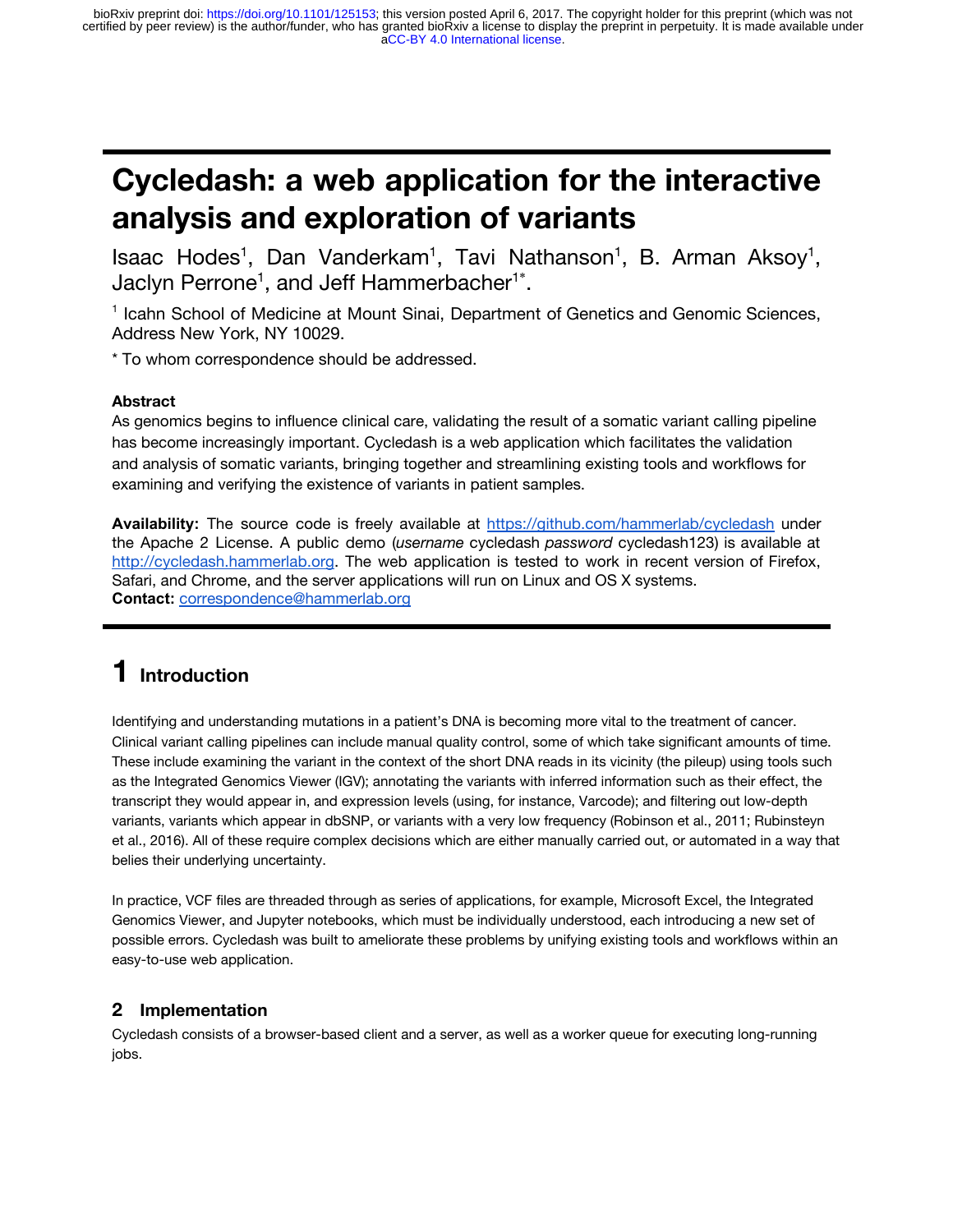The server is written in Python using the Flask web framework. The server primarily exposes a RESTful API that the client queries for data, and which our variant calling pipeline can POST results to via HTTP. The server is also responsible for orchestrating the worker queue so that variants can be annotated. The exposed API is extensively tested using the nosetest framework. We use the PostgreSQL database to store our variants and related information, and RabbitMQ as our worker queue.

The client is written in JavaScript, using the React.js framework to coordinate user-interface updates in a predictable manner. The client can query the web API via AJAX to allow the user to responsively view very large variant files, as well as to examine variant calls in the context of their pileups. We use pileup.js (Vanderkam et al., 2016) to visualize BAM files and variant calls within them, displaying an IGV-like viewer within the table of variants.

|                           | $\Phi$<br><b>Caller Name</b>                                                     | Projects » Examine About<br>Manual      |                                                   |                                                         |                  |            |         |                |                          |        |        |           |            |                |         | Log out       |
|---------------------------|----------------------------------------------------------------------------------|-----------------------------------------|---------------------------------------------------|---------------------------------------------------------|------------------|------------|---------|----------------|--------------------------|--------|--------|-----------|------------|----------------|---------|---------------|
|                           | <b>VCF URI</b><br><b>Submitted</b>                                               | Tue, 16 Dec 2014 13:56:46 GMT           |                                                   | file:///hpc/users/hodesi01/cycledash-tmp/one-sample.vcf |                  |            |         |                |                          |        |        |           |            |                |         |               |
|                           |                                                                                  | Sample:AD > 5 ORDER BY contig, position | file:///hpc/users/hodesio1/cycledash-tmp/v ↓<br>๏ |                                                         |                  |            |         |                | Showing 9 of 10 variants |        |        |           | 土 Save VCF |                |         |               |
|                           |                                                                                  | TRUE                                    |                                                   |                                                         | <b>PRECISION</b> |            |         |                |                          | RECALL |        |           |            | <b>FISCORE</b> |         |               |
|                           | <b>POSITIVE</b><br>$\overline{8}$                                                |                                         |                                                   | $\mathbf{1}$                                            |                  | 0.8889     |         |                |                          |        | 0.8000 |           |            | 0.8421         |         |               |
| <b>NEGATIVE</b>           |                                                                                  | ٠                                       |                                                   | $\overline{2}$<br><b>ANNOTATIONS</b>                    | <b>INFO</b>      |            |         |                | <b>SAMPLE</b>            |        |        |           |            |                |         |               |
|                           | CONTIG:POSITION 1                                                                | $REF$ $\rightarrow$ ALT                 | QUALITY<br><b>FILTERS</b>                         | <b>GENE_NAME</b>                                        | DP #             | GPV :      | SPV ‡   | SS             | SSC                      | AD \$  | DP \$  | DP4       | FREQ       | GT             | RD \$   | SAMPLE NAME   |
|                           | 1:61795                                                                          | $G \rightarrow T$                       |                                                   | í,                                                      | 81               | 4.6768e-16 | 0.54057 | $\mathbf{1}$   | $\overline{c}$           | 22     | 44     | 16,6,9,13 | 50%        | 0/1            | 22      | <b>NORMAL</b> |
|                           | 2:62731                                                                          | $C \rightarrow A$                       |                                                   |                                                         | 68               | 1.4855e-11 | 0.75053 | $\overline{1}$ | $\overline{1}$           | 15     | 32     | 9,8,9,6   | 46.88%     | O/1            | 17      | <b>NORMAL</b> |
| $\sqrt{2}$                | 3:63799                                                                          | $C \rightarrow T$                       |                                                   |                                                         | 72               | 3.6893e-16 | 0.18005 | и              | $\overline{7}$           | 19     | 39     | 8,11,11,8 | 50%        | O/1            | 19      | <b>NORMAL</b> |
|                           | 4:65288                                                                          | $G \rightarrow T$                       |                                                   |                                                         | 35               | 7.8434e-05 | 0.82705 | -1             | $\circ$                  | 8      | 21     | 4,9,0,8   | 38.1%      | 0/1            | 13      | <b>NORMAL</b> |
|                           | Q Open Pileup Viewer                                                             | Load in IGV<br>$\bullet$                |                                                   |                                                         |                  |            |         |                |                          |        |        |           |            |                |         |               |
| Anonymous<br>9 months ago | This could be an interesting variant.<br>1. It's in ZNF595.<br>2. Depth is > 20. |                                         |                                                   |                                                         | ノ言               |            |         |                |                          |        |        |           |            |                |         |               |
|                           | Enter your comment here                                                          |                                         |                                                   |                                                         |                  |            |         |                |                          |        |        |           |            |                |         |               |
|                           | $\sqrt{10:65900}$                                                                | $G \rightarrow A$                       |                                                   |                                                         | Save<br>53       | 1.5943e-31 | 1.0     | $\mathbf{1}$   | $\mathbf{0}$             | 26     | 26     | 0,0,12,14 | 100%       | $1/1$ 0        |         | <b>NORMAL</b> |
|                           | 11:66370                                                                         | $G \rightarrow A$                       |                                                   |                                                         | 66               | 2.6498e-39 | 1.0     | $\mathbf{1}$   | $\mathsf 0$              | 32     | 32     | 0,0,11,21 | 100%       | $1/1$          | $\circ$ | <b>NORMAL</b> |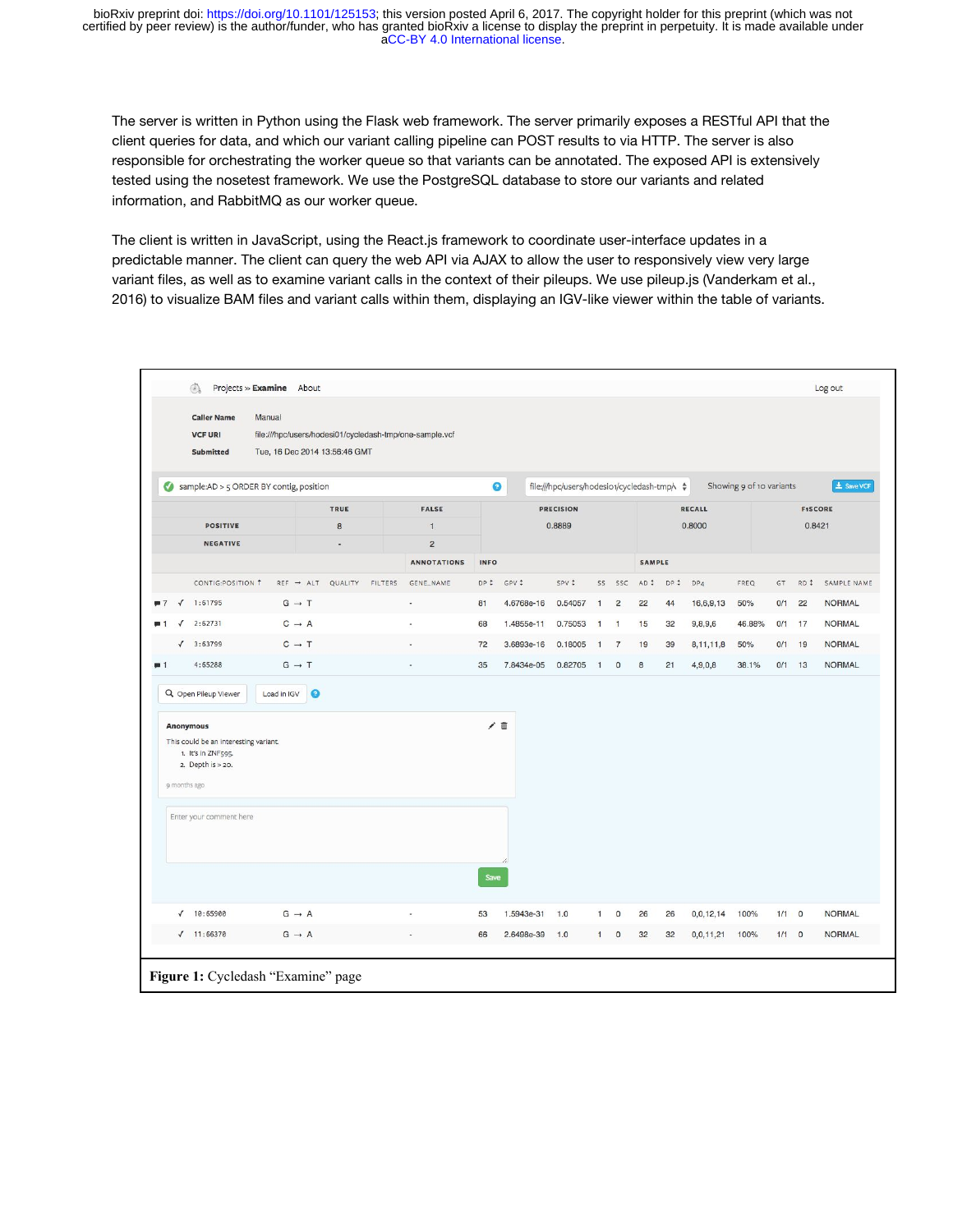[aCC-BY 4.0 International license.](http://creativecommons.org/licenses/by/4.0/) certified by peer review) is the author/funder, who has granted bioRxiv a license to display the preprint in perpetuity. It is made available under bioRxiv preprint doi: [https://doi.org/10.1101/125153;](https://doi.org/10.1101/125153) this version posted April 6, 2017. The copyright holder for this preprint (which was not

### **3 Usage**

Cycledash acts as a simple dashboard, accepting VCFs and BAMs via a RESTful interface, or from the web interface itself. We use a genomic workflow management tool, Ketrew (Mondet et al. 2016), to automatically post the results of our variant calling pipelines, which immediately begins the annotation and processing of the variants.

A user spends most of their time in the *examine interface* [fig 1], where they can filter variants by position, mutation type, any annotations that may have been added (such as gene name, or variant effect), and any other metadata found within the VCF, including read depth, variant allele frequency, and genotype. We provide a simple SQL-like interface for querying the variant table, implemented using PEG.js (https://pegjs.org/), allowing the user to sort as well as filter of variants. We also provide an interface for comparing variant collections against one another, so that concordance between variant callers, or a validation set, may be evaluated against the variant set. The output of any sorting and filtering may be exported to a VCF and downloaded from this page as well.

To facilitate collaborative analysis and the validation of somatic variants, we provide a per-variant commenting interface, as well as a simple way to "star" a variant, marking it as interesting and worth further exploration.



Variants can be further inspected by opening the inline pileup viewer, Pileup.js. This allows the user to see the short read pileups in the area of the variant and determine if, for example, the variant caller may have made an error. This saves the user from having to leave Cycledash, locate the requisite BAM files, and open a pileup viewer.

#### **Acknowledgements**

We thank all members of the Hammer Lab for their invaluable input on the manuscript and the application.

## **References**

Sebastien Mondet, Leonid Rozenberg, Arun Ahuja, Jeff Hammerbacher, Isaac Hodes. (2015). hammerlab/ketrew.2.0.0. Zenodo. [10.5281/zenodo.45295](http://dx.doi.org/10.5281/zenodo.45295)